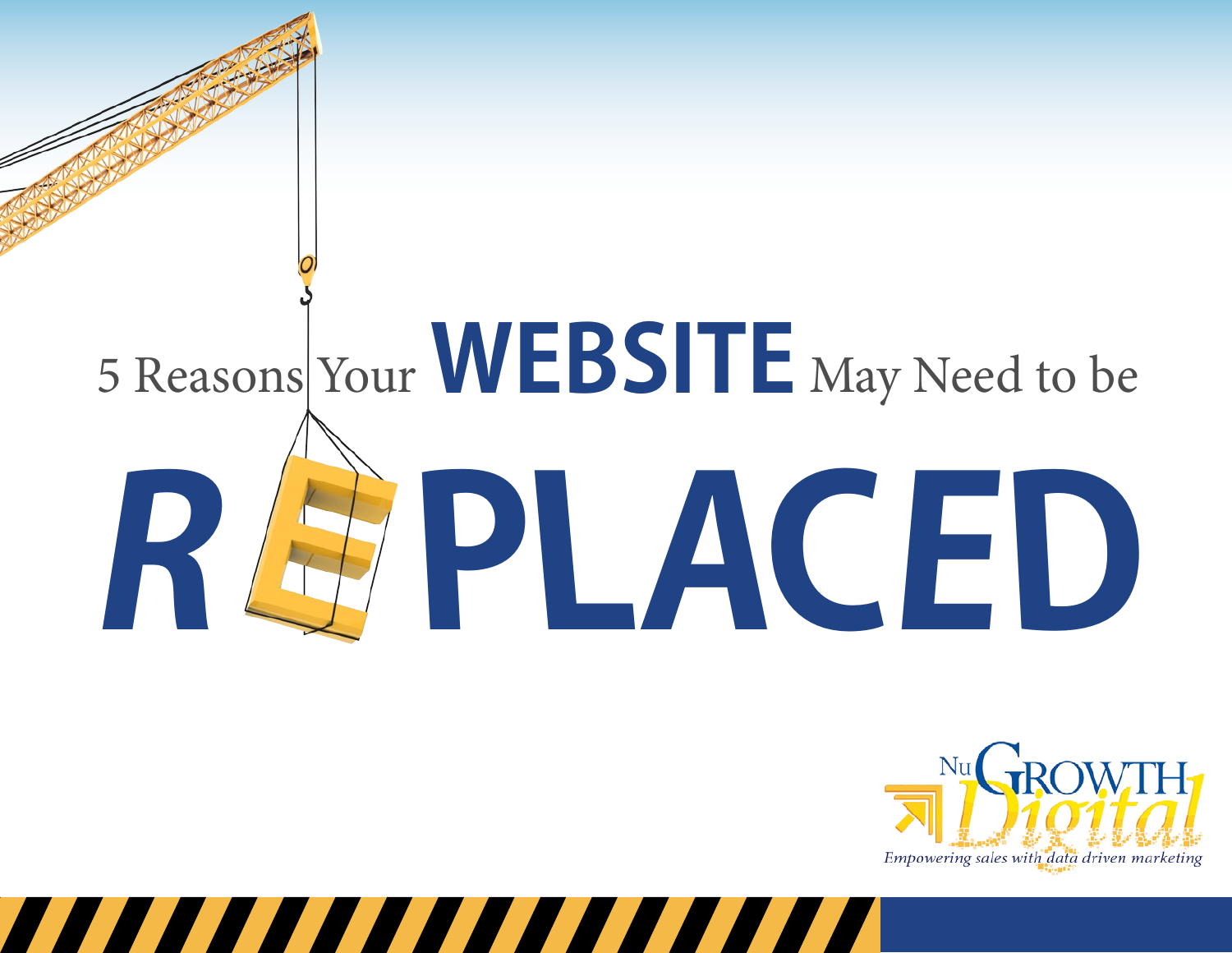**Though a website may not gather dust like an unread book or fade like a photo that's been left in the sun, it's easy to recognize an old, outdated website when you see one.**

Sure, when your site was first made, it was (hopefully) a sensational standard bearer of your brand and your company. But technology moves quickly. What was state-of-the-art just two years ago is now yesterday's news. Websites are no different. Over time, they get rough around the edges and don't work as well as they should.

[www.NugrowthDigital.com](http://www.nugrowthdigital.com)

This eGuide explains why and covers **five core reasons your website may need to be replaced** with a newer model.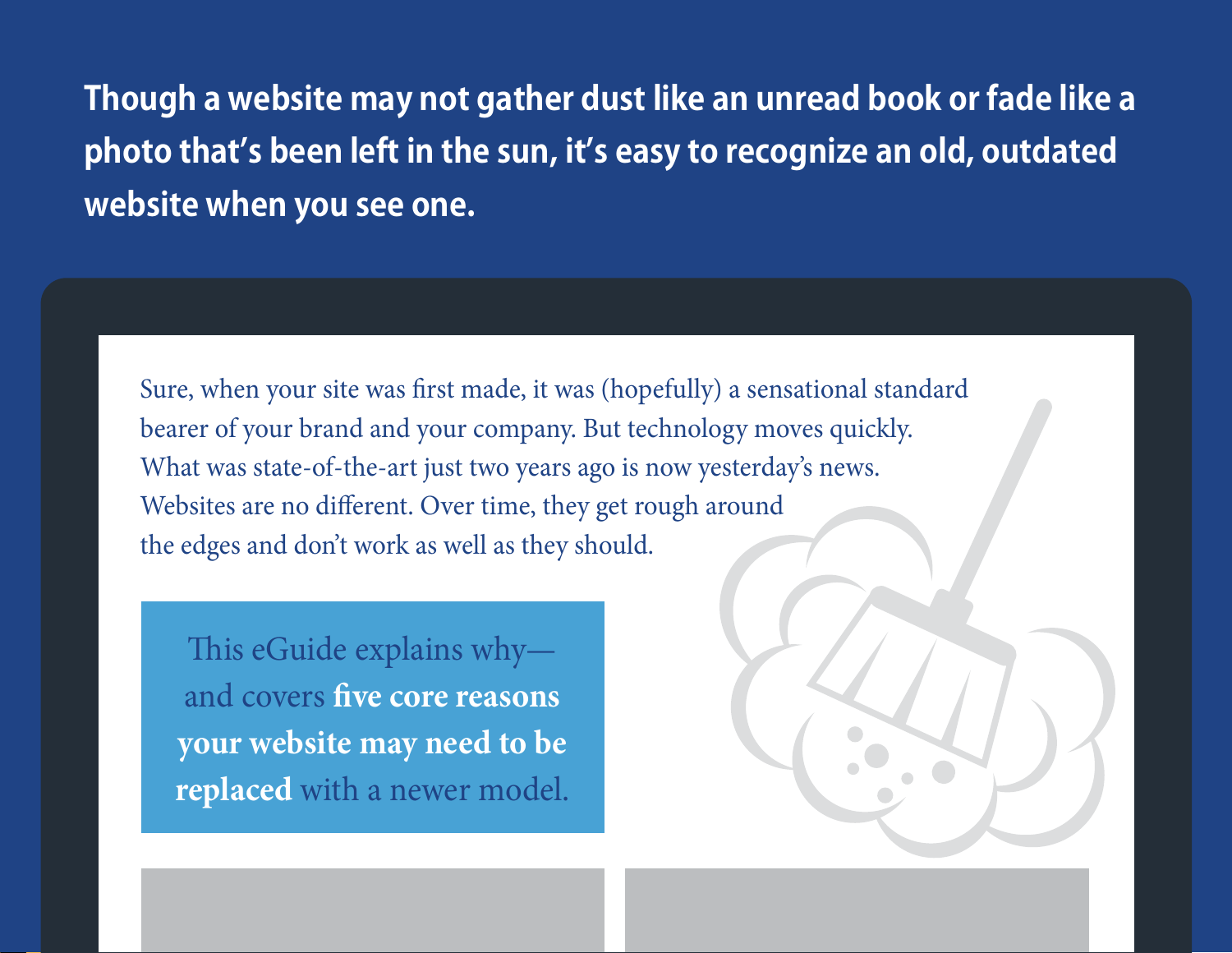## Why do sites need to be replaced?

Because while your site stands still, all these important things continue to move forward:

- **1.** Website technology
- **2.** Search engine algorithms
- **3.** Digital security
- **4.** Design trends
- **5.** Your business

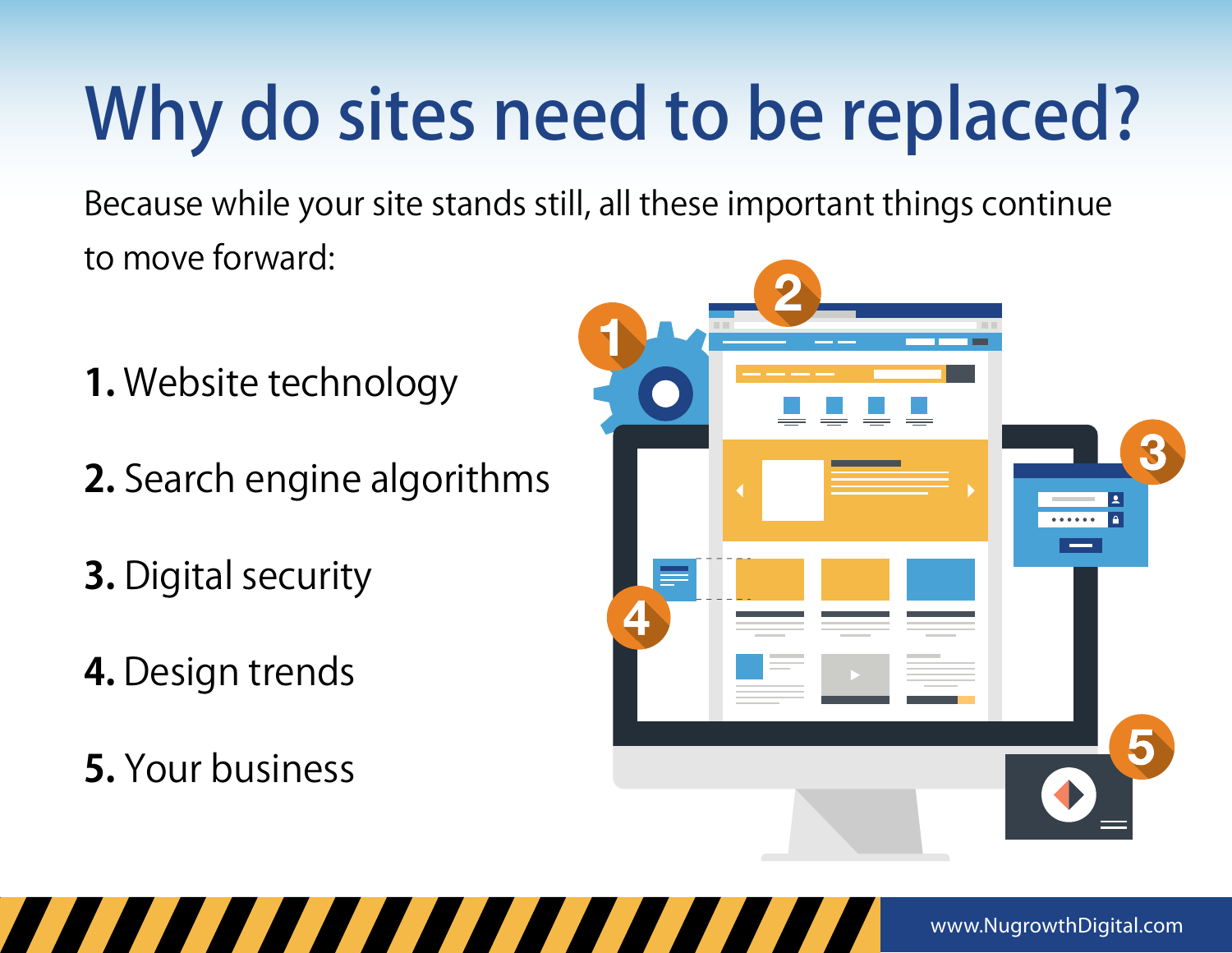#### **1. WEBSITE TECHNOLOGY**

The basic framework that websites run on—HTML and CSS—are constantly evolving. Let's look at a couple examples of big advances in the past several years:

#### **Increased use of videos**

Recent developments in CSS have made it easier to more deeply integrate video into your website. Instead of being relegated to an island and not really interacting with anything else on the page, videos can now be used in pretty much any place you could use images, allowing you to take advantage of video functionality in more interesting and engaging ways.

#### **Responsive website development**

With so much website traffic coming from mobile devices, responsive website development is becoming more the standard than the exception. If your site was built more than a few

years ago, however, responsive website design wasn't even an option because the technology behind it had not yet been widely adopted. Making your site responsive ensures it will be optimally presented on mobile devices—and...

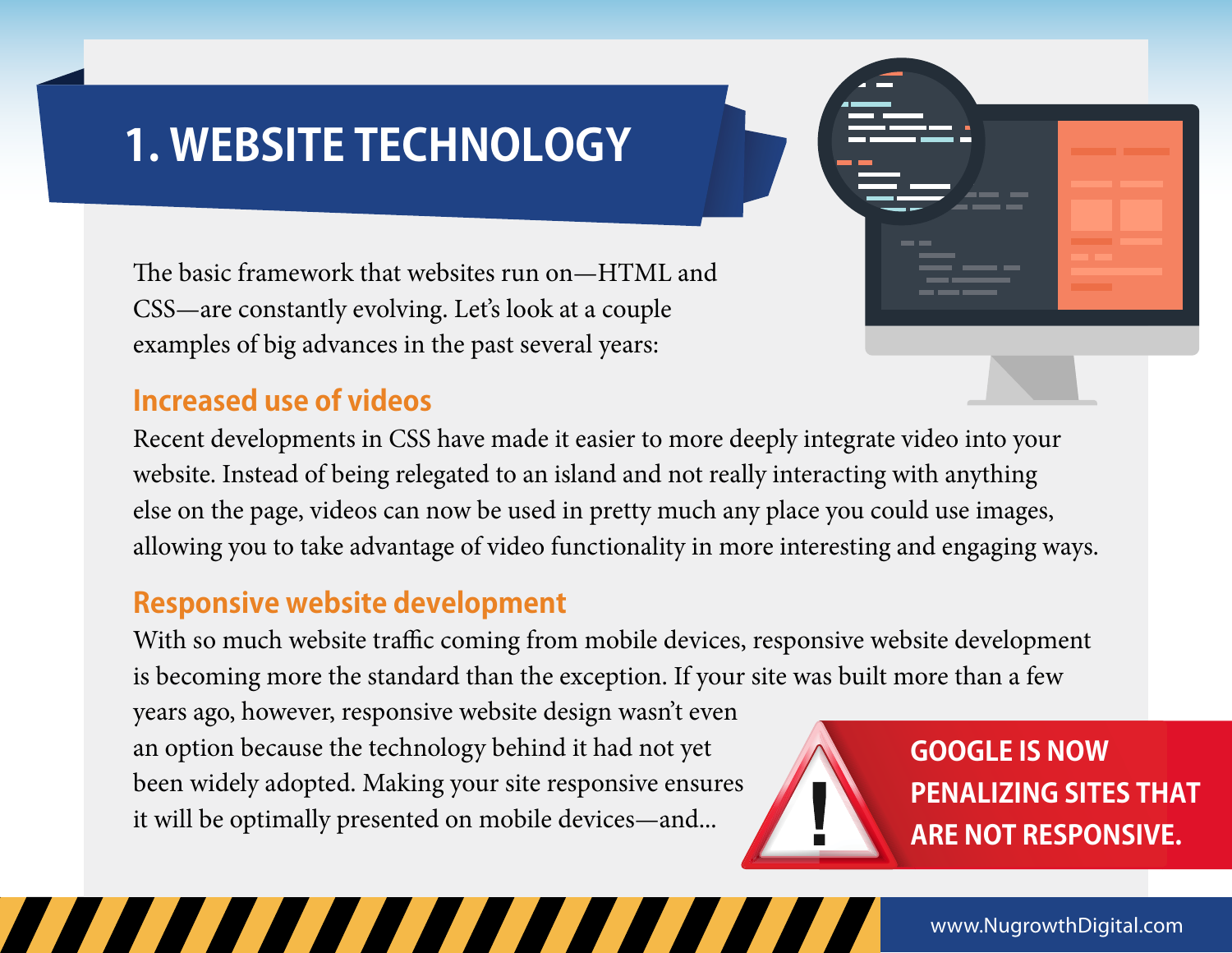### **2. SEARCH ENGINE ALGORITHMS**

Your website only matters **if people can find you**, and the ways that search engines identify and rank sites are constantly changing. You want to use the current best practices to make sure your site can be found. Yet, because search is ever evolving, what you once thought were best practices could actually now be earning your site a **ranking penalty from Google for being manipulative**.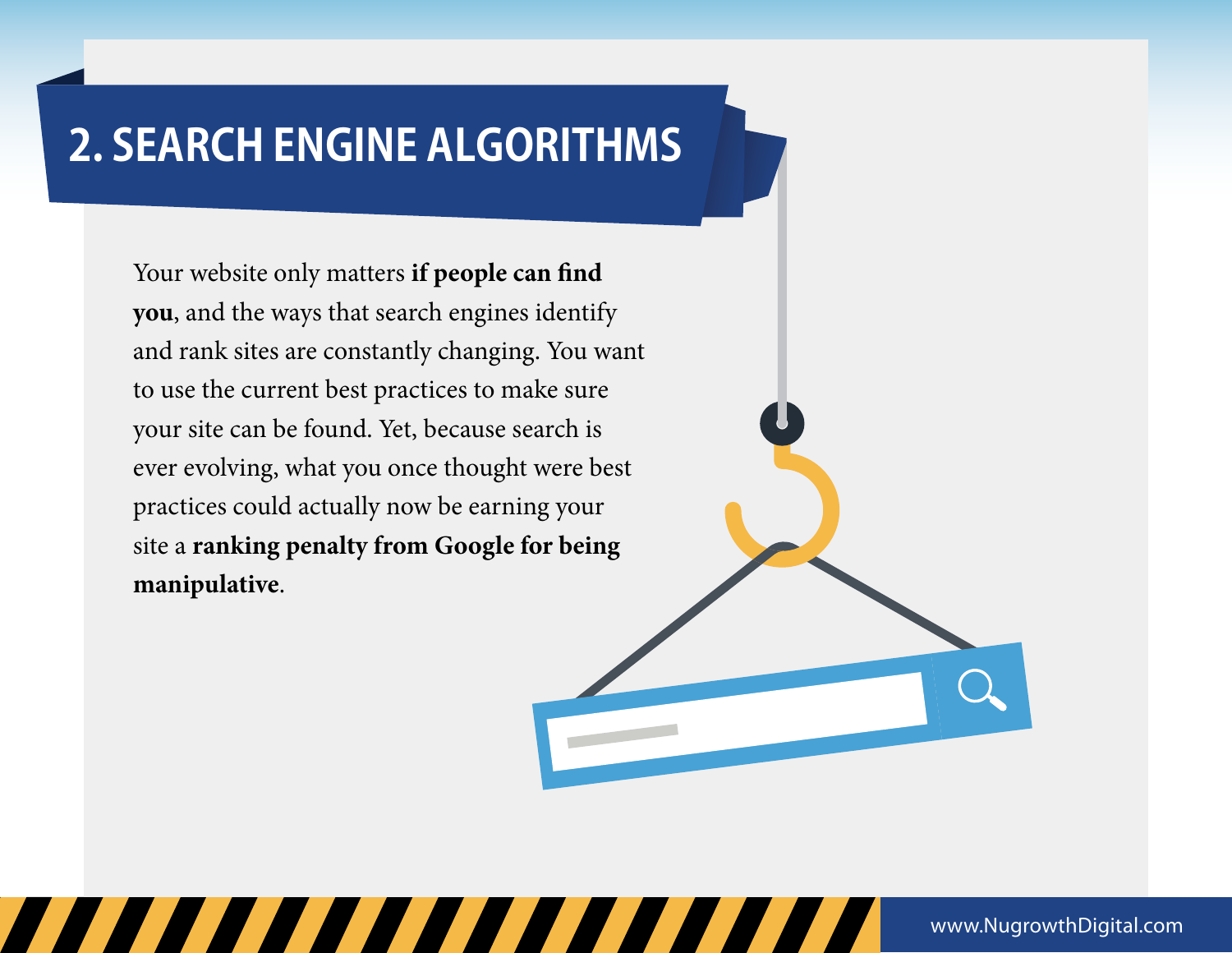#### **3. DIGITAL SECURITY**

If you've ever had an old car, you know that at some point you find that you're replacing practically every part of it. The same can be true of your website. In order to keep your site safe from attack, you need to stay on top of maintenance site-wide.

As the various parts of your site get updated, however, they might not work together as well as they did when your site was first launched. Worse yet, website theme or plug-ins may no longer be supported, leaving you without an easy way to keep your site secure. You will reach a point at which it is wiser to build a new site instead of trying to keep making piecemeal updates to your current one.

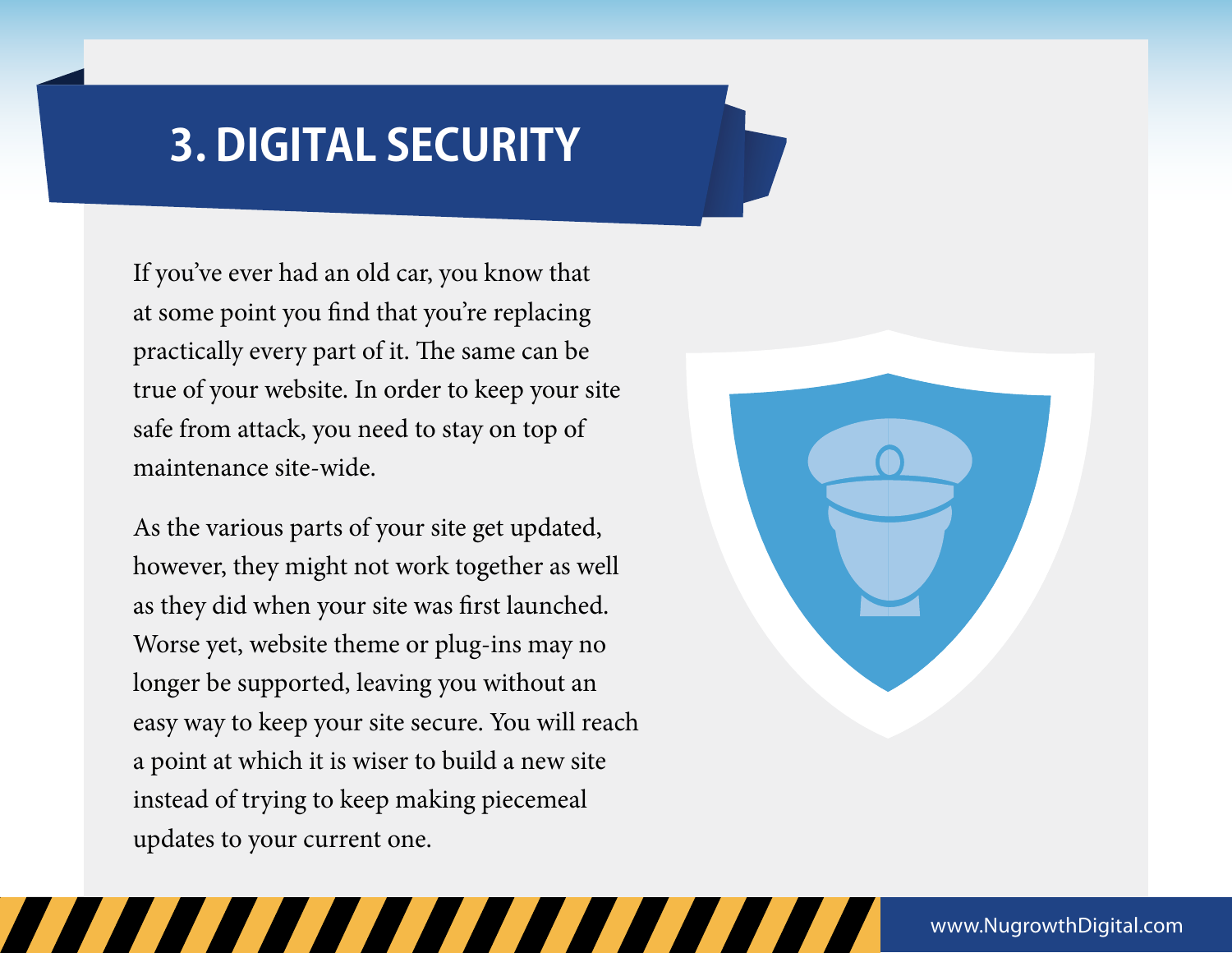#### **4. DESIGN TRENDS**

Whether you want to appear to be cutting edge or traditional, **preferences in design are constantly evolving**. If you leave your site alone for too long, it will begin to look oldfashioned. Because your site is your primary presence on the web, you want to make sure its visual quality reflects the high quality of your business.

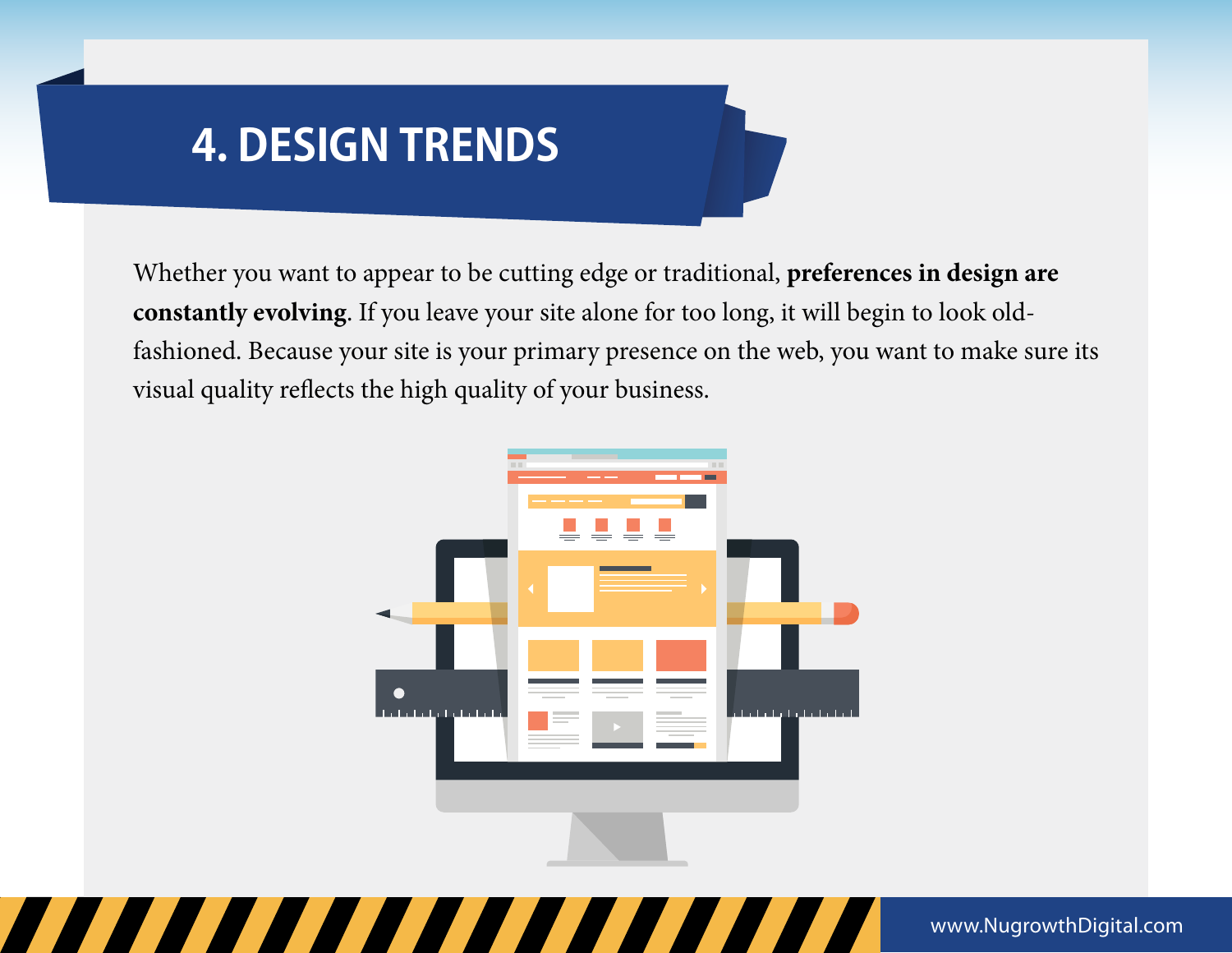#### **5. YOUR BUSINESS**

When you sell to your prospects, do you talk about all aspects of your business exactly as you did two years ago? Of course you don't. As you learn more about your market and

respond to its trends, you begin to alter how you speak about your business. Your existing site is probably a snapshot of how you talked about your business when your site was made. Keeping your site current ensures that it is coordinated with the rest of your marketing messaging and your sales process.

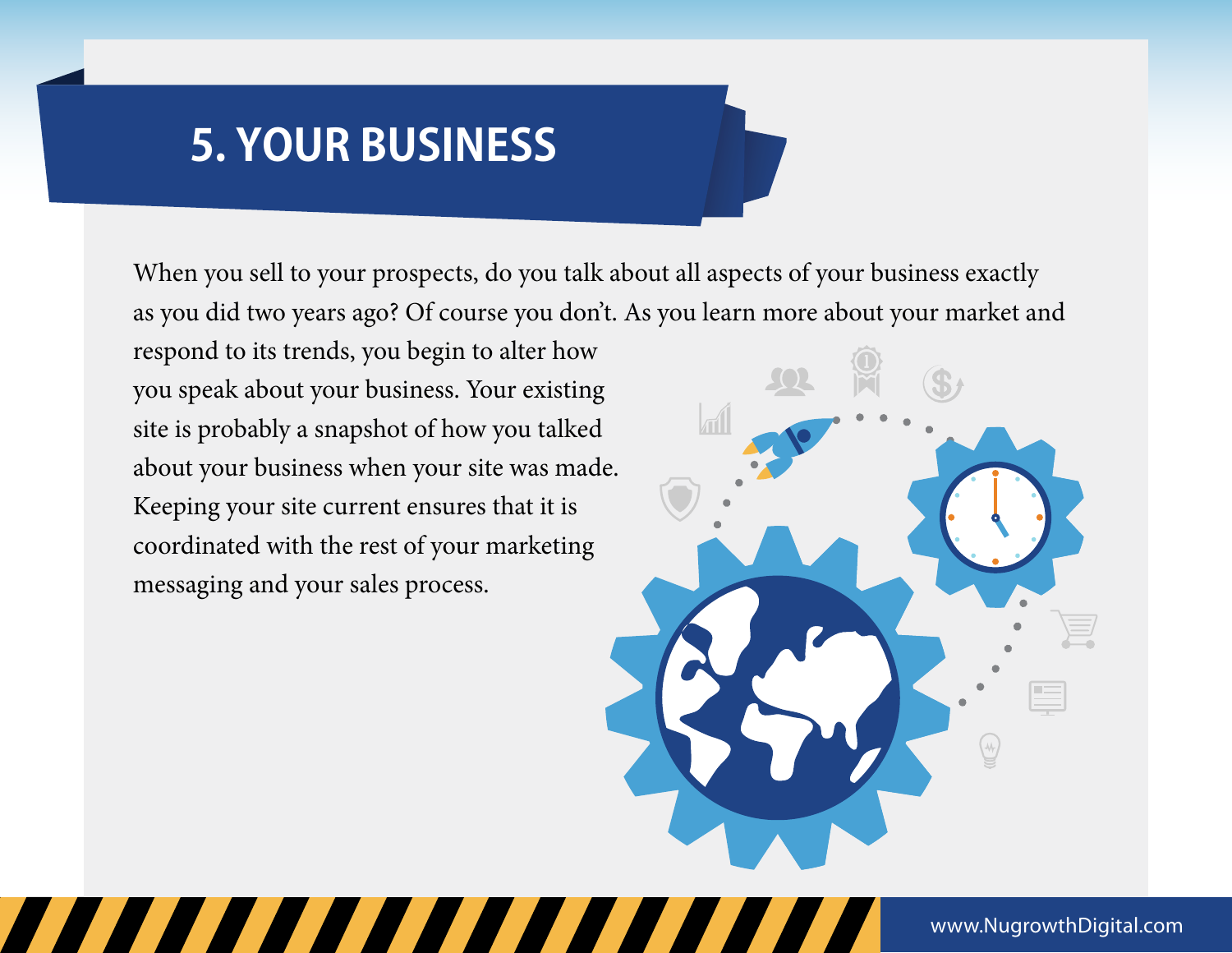## Most sites should be replaced once they hit the

# two-year mark.

Why do we say most? Every business is unique. Some sites, because of how they are built, are outdated before they launch. Assuming you are working from a good starting point, however, after two-years there has usually been enough evolution in website technology, search algorithms, digital security, and design trends to merit getting a new site. If you are entering new markets with new products, or if your marketing and sales messaging is still evolving, you will likely want to make the move sooner.